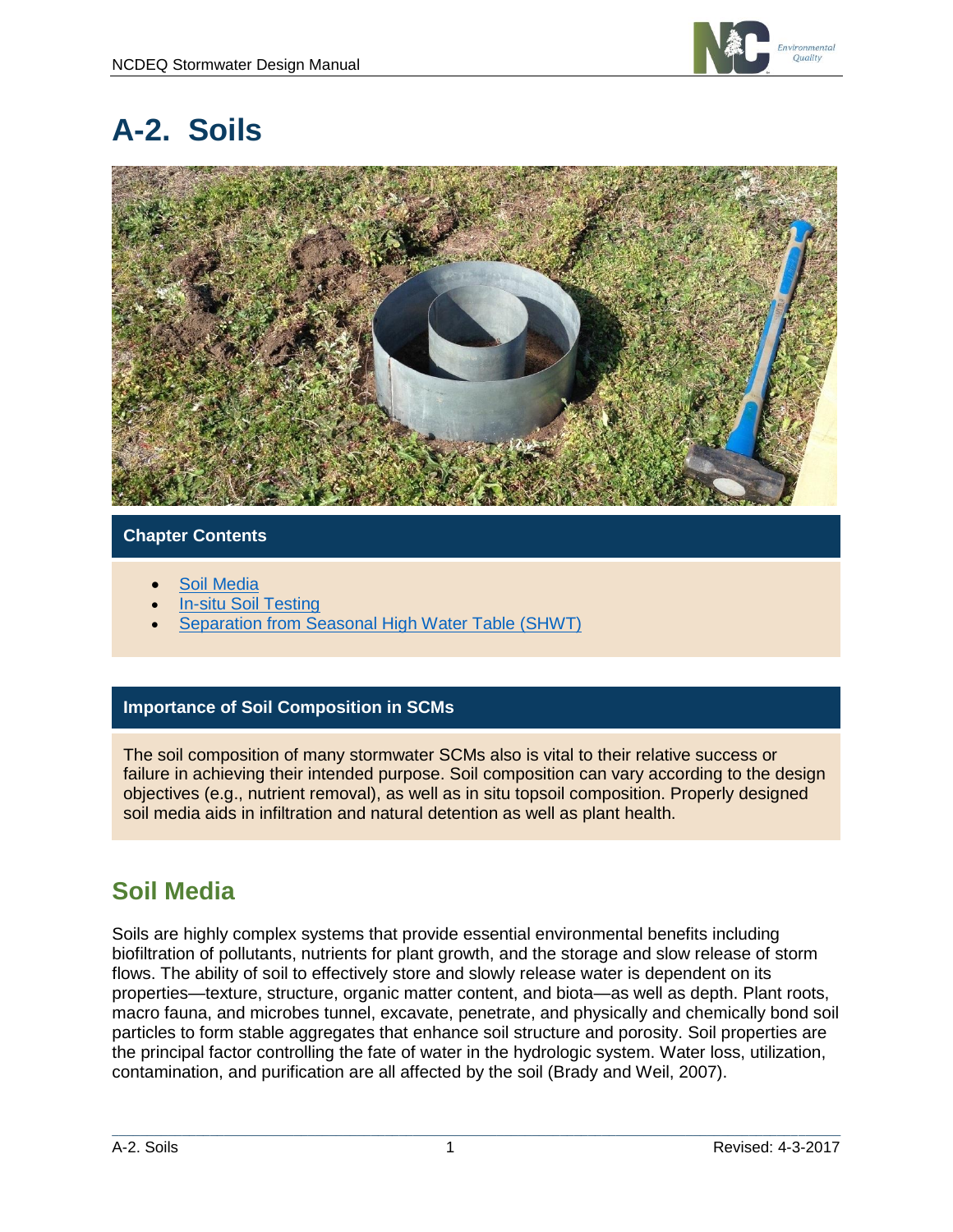

Organic matter is a critical ingredient in the function of a soil. Mixed into the soil, organic matter absorbs water, physically separates clay and silt particles, and reduces erosion. Microbes and vegetation depend on the replenishment of organic matter to retain and slowly release nutrients for growth. Construction activity removes the upper layers of soil, compacts exposed sub-soils low in organic matter, and alters the site's hydrologic characteristics by converting the predominantly subsurface flow regime of the pre-disturbance site to primarily overland flow.

Soil permeability is an important design factor in stormwater SCMs. It is necessary to know the infiltration rate of in-situ soils for infiltration devices and permeable pavement. It is also advantageous and sometimes necessary to have low permeability in-situ soil for systems where permanent ponded water is required (e.g. stormwater wetlands and wet ponds). In some SCM systems (e.g. sand filters, bioretention, etc.), high permeability media is required within the SCM, but since relatively small quantities are typically required, suitable soils can be imported to a site if necessary.

The organic content of soils can be an important factor in SCM selection and design for two reasons. First, SCM vegetation thrives best with the proper soil organic content. Organic content requirements for the soil in planted areas can range from 2-10% (Oregon State University Forest Nursery Manual, 1984), but it is a very site and plant specific value, based on an analysis of the topsoil. The organic content of soils can affect pollutant removal rates in SCMs that pass stormwater through soil media. High organic content has been shown to increase removal rates of nutrients, some metals, and some organic compounds.

The possibility of contaminated soils should also be considered in SCM design and placement. SCM's that rely on infiltration or treatment through in-situ soils should not be located in areas of contaminated soils or they should be removed prior to installation of the SCM.

Another important aspect of soils is their typically high erosivity. Soils need to be quickly stabilized with vegetative cover or they will suffer from wind and water erosion (sometimes severely). Vegetative cover must be properly maintained over the life of the SCM to prevent bare spots from occurring and the subsequent erosion of the exposed soils. Sometimes additional measures (e.g. rock linings, geosynthetics, etc.) must be taken to protect soils from erosion in certain circumstances (i.e., steep slopes, excessive SCM outlet velocities, etc.).

Agronomic soil testing is an important step for design and planting of many SCMs. Having the soil tested will provide site specific information and recommendations for fertilizer application to help achieve good vegetation growth and survival. Soil testing is also required for engineered media used in bioretention cells to determine whether the P-index is in the allowable range. The North Carolina Department of Agriculture & Consumer Services, Agronomic Services Division provides soil testing services:<http://www.ncagr.gov/agronomi/sthome.htm>

### <span id="page-1-0"></span>**In-situ Soil Testing**

Determining the infiltration rate of the in-situ soil subgrade and the elevation of the seasonal high water table (SHWT) are the most important steps of the hydrogeologic design process. The soil infiltration rate determines many important design aspects of various SCMs (the type of permeable pavement design (infiltration or detention), infiltration basin surface area, etc.).

All soil test pits, soil borings, soil permeability tests and associated documentation shall be conducted under the direct supervision of an appropriately licensed North Carolina design professional. During all subsurface investigations and soil test procedures, adequate measures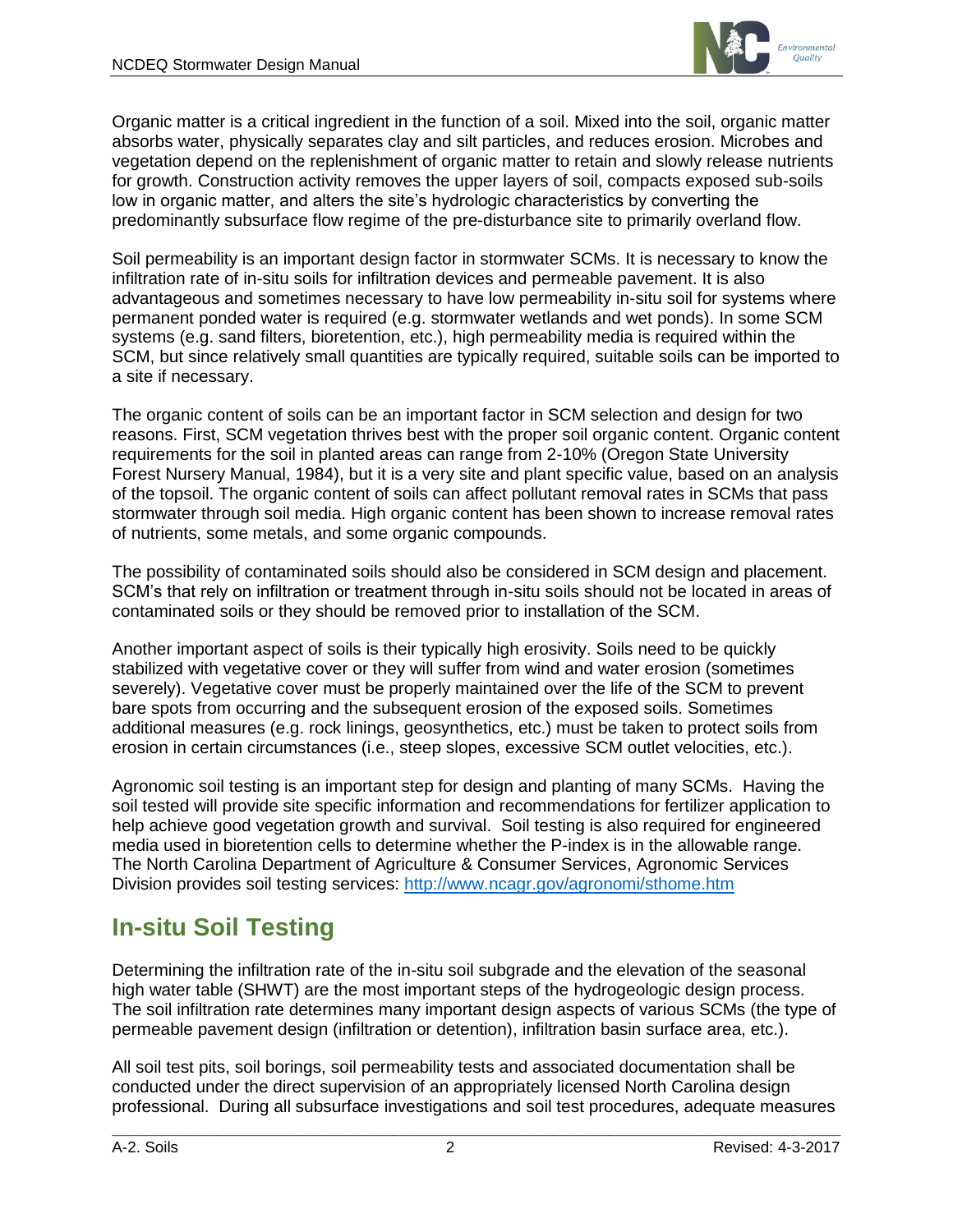

shall be taken to ensure personnel safety and prohibit unauthorized access to the excavations at all times. Entering a soil pit excavated below the water table can be extremely dangerous and should be avoided. Soil pits beneath the water table typically indicate that the site is unsuitable for permeable pavement or infiltration devices. Therefore, no further soil study may be needed.

Soil test pits shall be dug to the expected subgrade elevation (see Figure 1 below). Placement of the test pits shall be such that it provides adequate characterization of the infiltration area. The total number of required soil profile pits shall be placed equidistant from each other to provide adequate characterization of the infiltration area. The recommended number of soil test pits for SCMs utilizing infiltration are as follows:

#### *Table 1: Recommended number of soil test pits (Source: NCSU-BAE)*

| <b>Area of Infiltration System</b> | <b>Number of Soil Test Pits</b> |
|------------------------------------|---------------------------------|
| $< 2,000$ sf                       | 1 soil test pit                 |
| $2,000 - 20,000$ sf                | 2 soil test pits                |
| $> 20,000$ sf                      | 1 soil test pit per 10,000 sf   |

### *Figure 1: Schematic of a soil test pit (Source: NCSU-BAE)*



One of the most widely accepted methods for in-situ soil infiltration testing is ASTM D 3385 *Standard Test Method for Infiltration Rate in Field Soils Using Double-Ring Infiltrometer*. A double-ring infiltrometer consists of two concentric metal rings driven into the soil and filled with water. The outer ring helps prevent divergent flow within the soil. The drop in water level or volume within the inner ring is used to calculate an infiltration rate. The infiltration rate is the depth of water per surface area over time. The diameter of the inner ring should be approximately 50% to 70% of the diameter of the outer ring, with a minimum inner ring size of 4 in. Double-ring infiltrometer testing equipment designed specifically for that purpose may be purchased. Other constant head permeability tests, such as the Constant Head Permeameter, that utilize in-situ conditions and accompanied by an independent published source reference can be used for establishing the permeability rates.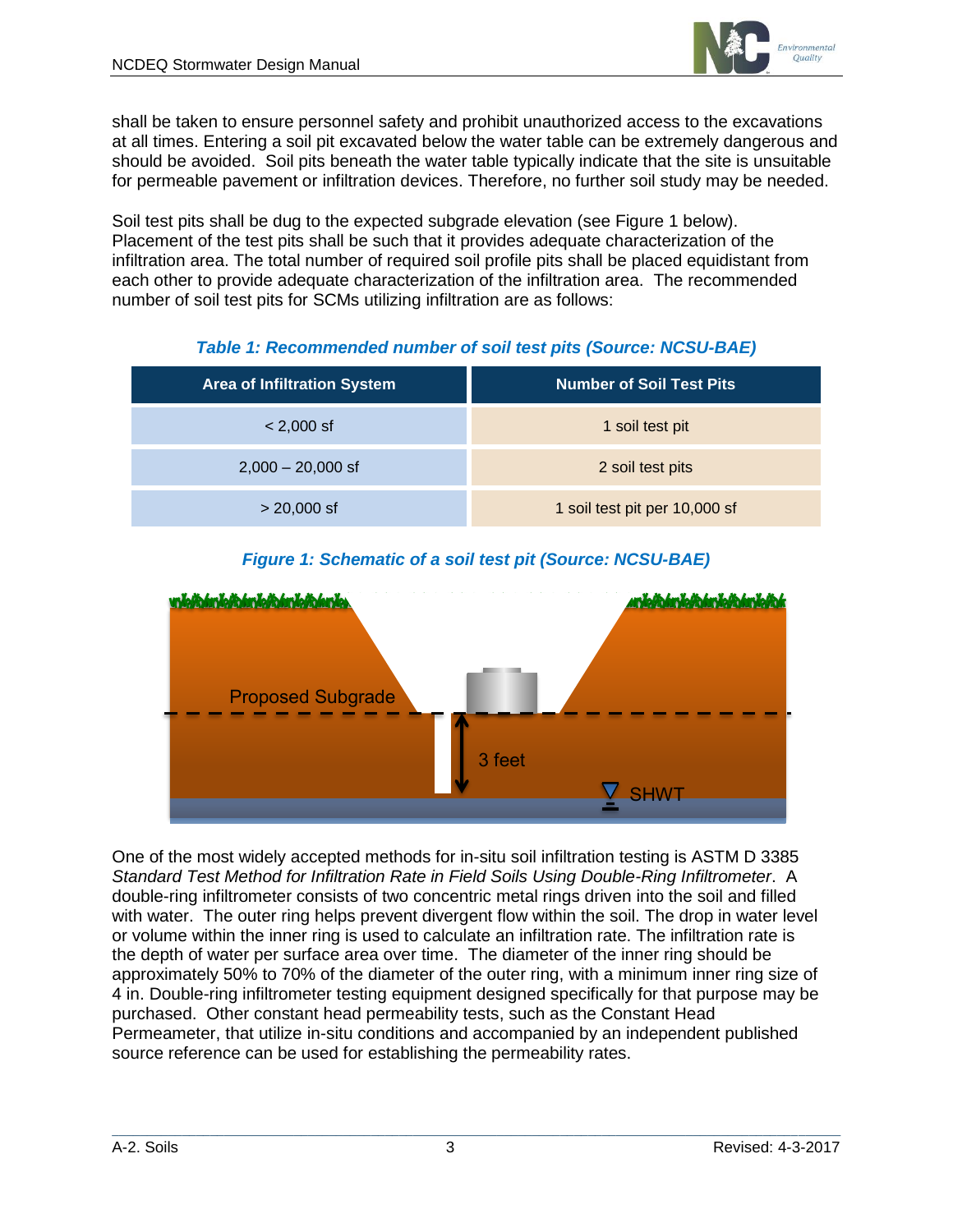

Where soil or groundwater properties vary significantly between soil explorations, additional soil profile pits should be conducted as necessary to resolve such differences and accurately characterize the subsurface conditions below the permeable pavement. The designer shall use the median infiltration rate determined from the in-situ soil testing for design purposes.

In addition to an in-situ soil infiltration rate test, a soil boring shall be conducted within each test pit. The boring shall extend to a depth of three feet below the subgrade elevation or to the water table, whichever occurs first. The borings shall be performed and reported in accordance with ASTM D 1452 *Practice for Soil Investigation and Sampling Auger Borings* and ASTM D 1586 *Test Method for Penetration Test and Split-Barrel Sampling of Soils.* Soil permeability tests shall be conducted on the most hydraulically restrictive horizon or substratum below the subgrade. If the permeability of the most restrictive soil horizon varies greatly from the results of the in-situ infiltration test, then the licensed professional shall consider decreasing the design soil infiltration rate accordingly.

## <span id="page-3-0"></span>**Separation from Seasonal High Water Table (SHWT)**

To function properly, some SCMs require a minimum separation of two feet from the bottom of the SCM down to the SHWT elevation. However, the minimum separation may be reduced to no less than 1 foot if the applicant provides a hydrogeologic evaluation that demonstrates that the water table will subside to its pre-storm elevation within five days or less. In order to support allowing less than 2 feet of separation, the following should be provided:

**A hydrogeologic evaluation prepared by a licensed professional. This evaluation shall be based on borings for which the numbers, locations, and depths are sufficient to define the components of the hydrogeologic evaluation. In addition to borings, other techniques may be used to investigate the subsurface conditions at the site. These techniques may include geophysical well logs, surface geophysical surveys, and tracer studies. This evaluation shall be presented in a report that includes the following components:**

- 1. A description of the regional and local geology and hydrogeology;
- 2. A description, based on field observations of the site, of the site topographic setting, streams, springs and other groundwater discharge features, drainage features, existing and abandoned wells, rocky outcrops, and other features that may affect the movement of the contaminant plume and treated wastewater;
- 3. Changes in lithology (rock type) underlying the site;
- 4. Estimated depth to confining layers;
- 5. The hydraulic conductivity and transmissivity of the affected aquifer(s);
- 6. Depth to the seasonal high water table;
- 7. A discussion of the relationship between the affected aquifers of the site to local and regional geologic and hydrogeologic features;
- 8. A discussion of the groundwater flow regime of the site prior to operation of the proposed facility and post operation of the proposed facility focusing on the relationship of the system to groundwater receptors, groundwater discharge features, and groundwater flow media; and
- 9. A mounding analysis under the proposed infiltration basin to predict the level of the SHWT five days after the occurrence of the water quality design storm. Any mounding that occurs after the design storm must subside in a period of five days or less.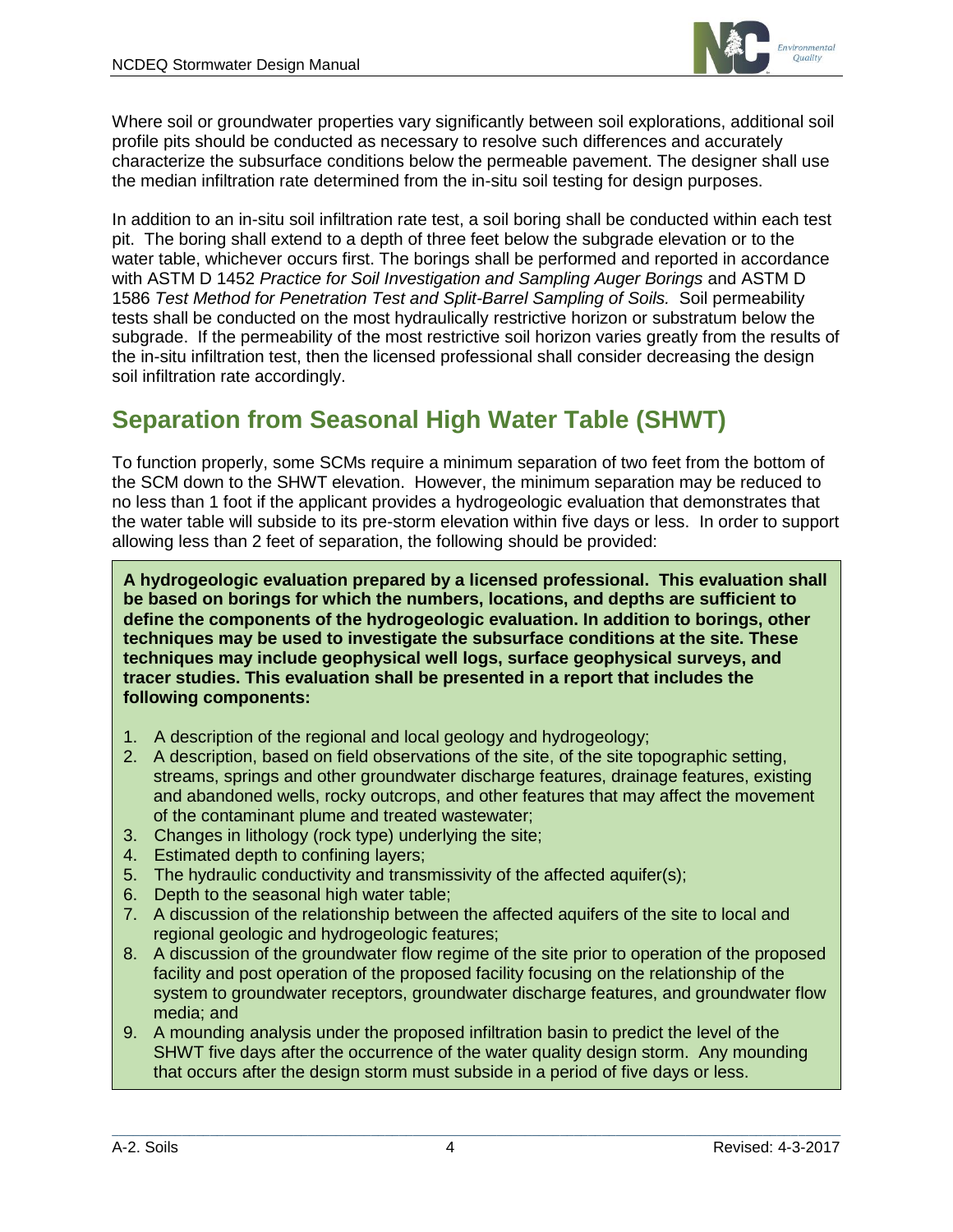

A capillary fringe above the SHWT can reduce the depth of unsaturated soil zone to less than two feet. Typically, a licensed professional will observe redoxomorphic features of the soil as a surrogate for the location of the seasonal high water table. Often, this information dictates whether a SCM will be designed to infiltrate stormwater in an infiltration basin or to retain it in a wet detention pond. The capillary fringe often extends six inches above the redoxomorphic features in the soil. The capillary fringe lies just above the water table, where water can be drawn upward by capillary forces. In other words, if the SHWT is found 2 feet below the bottom of a proposed infiltration SCM, the capillary fringe may reduce the available unsaturated soil depth to 1.5 feet.

Local water table mounding effects can prevent infiltration from occurring in time for the next storm. The time for water to move through the unsaturated zone is governed by two parameters: (1) the thickness, and (2) the vertical hydraulic conductivity of the unsaturated zone. In the soil beneath an infiltration basin, the water table will eventually rise under the unsaturated zone, which is caused not only by vertical percolation of infiltrating water, but also the lateral movement from the temporary ground water mound caused by the basin. Coastal aquifers often do not have a strong gradient to flow laterally through the aquifer, resulting in a limited ability for a groundwater mound to dissipate. If there is not an adequate a gradient for a local, temporary mound to dissipate into the surrounding water table, then an infiltration basin above the mound may not draw down in less than five days even if the soil under the infiltration basin is pure sand with a very high unsaturated hydraulic conductivity. Figure 1 provides a snapshot of groundwater interaction with an infiltration SCM during a drainage event. Mounding can occur locally, which reduces the drainage gradient of water in the SCM.



#### *Figure 2: Groundwater Mounding*

BOTTOM OF AQUIFER